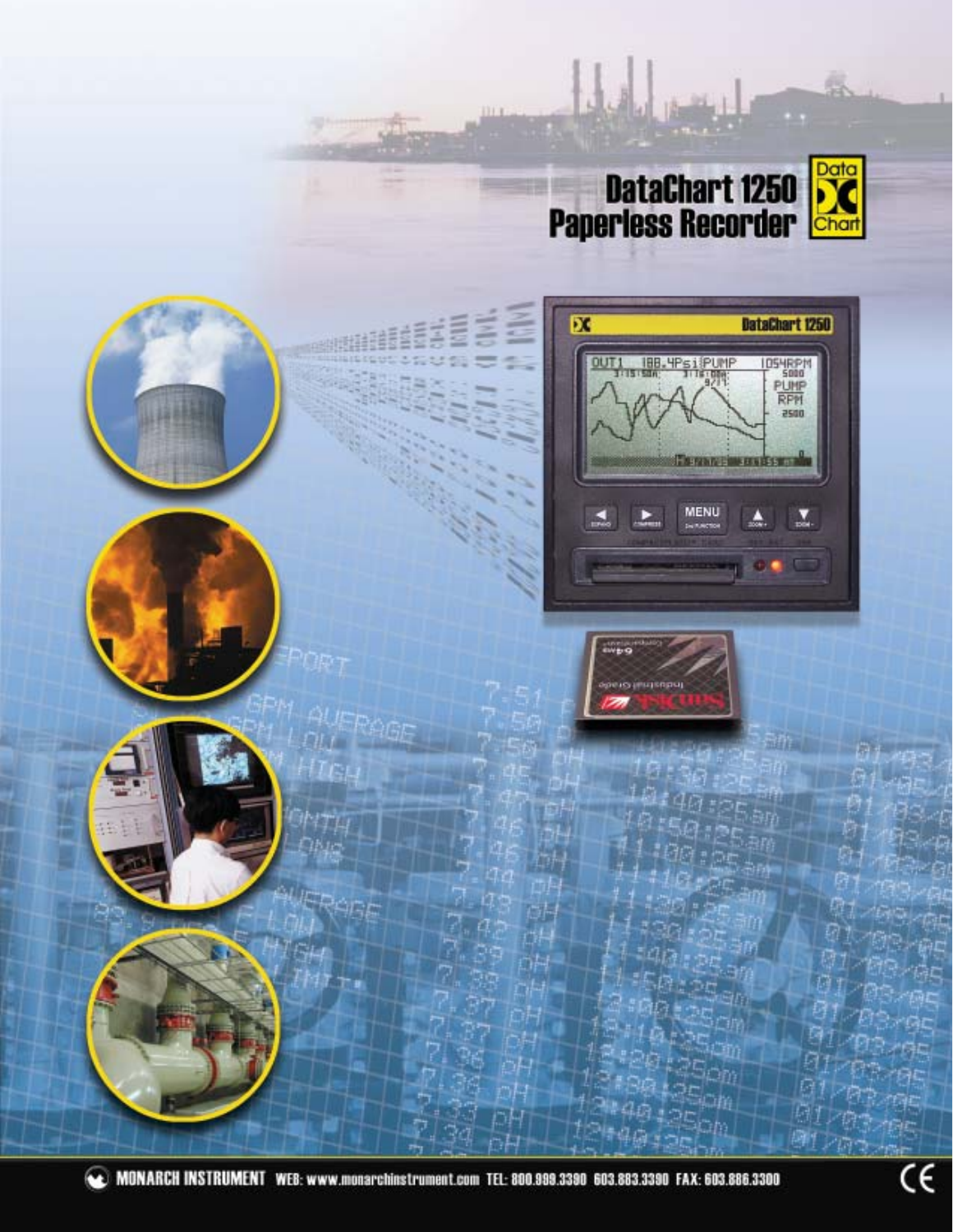# DataChart 1250 Overview

The DC1250 is a feature rich digital recording system offering 2 universally configurable isolated inputs for measuring DC voltage, DC current, thermocouples, RTD's as well as frequency and pulse inputs. 4 internal alarm setpoints, 2 alarm relay outputs and 1 digital control input are all standard. Combining small package size with extreme flexibility make the DataChart 1250 a powerful, yet economical, digital data recording system.

A maximum sample storage rate of 100 samples per second can be set for both channels allowing for capture of short duration process signals anomalies. CompactFlash cards up to 2 Gigabyte size can be used allowing many data points to be stored over long periods of time.

With intuitive operation, flexible input configuration and large memory capability, the DataChart 1250 is a powerful, compact digital recorder.

# DataChart 1250 Features

## **Communicate**

A front accessible USB port is available. It provides access to data stored on the CompactFlash™ card. Simply connect your laptop to the DC1250 using the supplied USB cable to extract your data or collect real-time information.

## Bright and Clear Display

The DC1250 has a highly reflective twisted nematic LCD display with a bright white LED backlight. The graphic user interface can be configured to display real time data in digital or trend format. Configuring the 1250 is an intuitive process which uses an easy to follow menu system.

## Versatile Power

The DC1250 is supplied with a universal wall transformer power supply (North American plug) that can operate from 100 to 240Vac 50/60Hz. An optional transformer with an interchangeable plug set is available.

An isolated input power of 12-24Vdc is also available for use with instrument power supplies or external batteries.

The DC1250's real time clock and internal RAM have a battery back-up to preserve data in the event of a power loss.

If losing data during a power outage is a concern, the user can add the rechargeable battery pack option. With the battery pack option installed, the DC1250 automatically keeps the rechargeable NiMH batteries charged to capacity. In the event of a power loss, the DC1250 automatically switches over to internal battery power. All functions continue to operate as normal for up to 8 hours! This option is also great for using the DC1250 in areas where no AC or DC power is available.

## Measure RPM

The DC1250 can be used in conjunction with many of Monarch's speed measurement sensors. Power for sensors is provided from the DC1250 rear terminals. Measure, display and record RPM ranges from 5 - 600,000. Choose the sensor best suited for your application or take your existing signal (0 - 5V TTL) directly into the 1250.



DataChart 1250 Paperless Recorder







Dual Digital Inversed Dual Digital

Dual Trend



 $011T1$ 

Psi





MT-190W magnetic sensor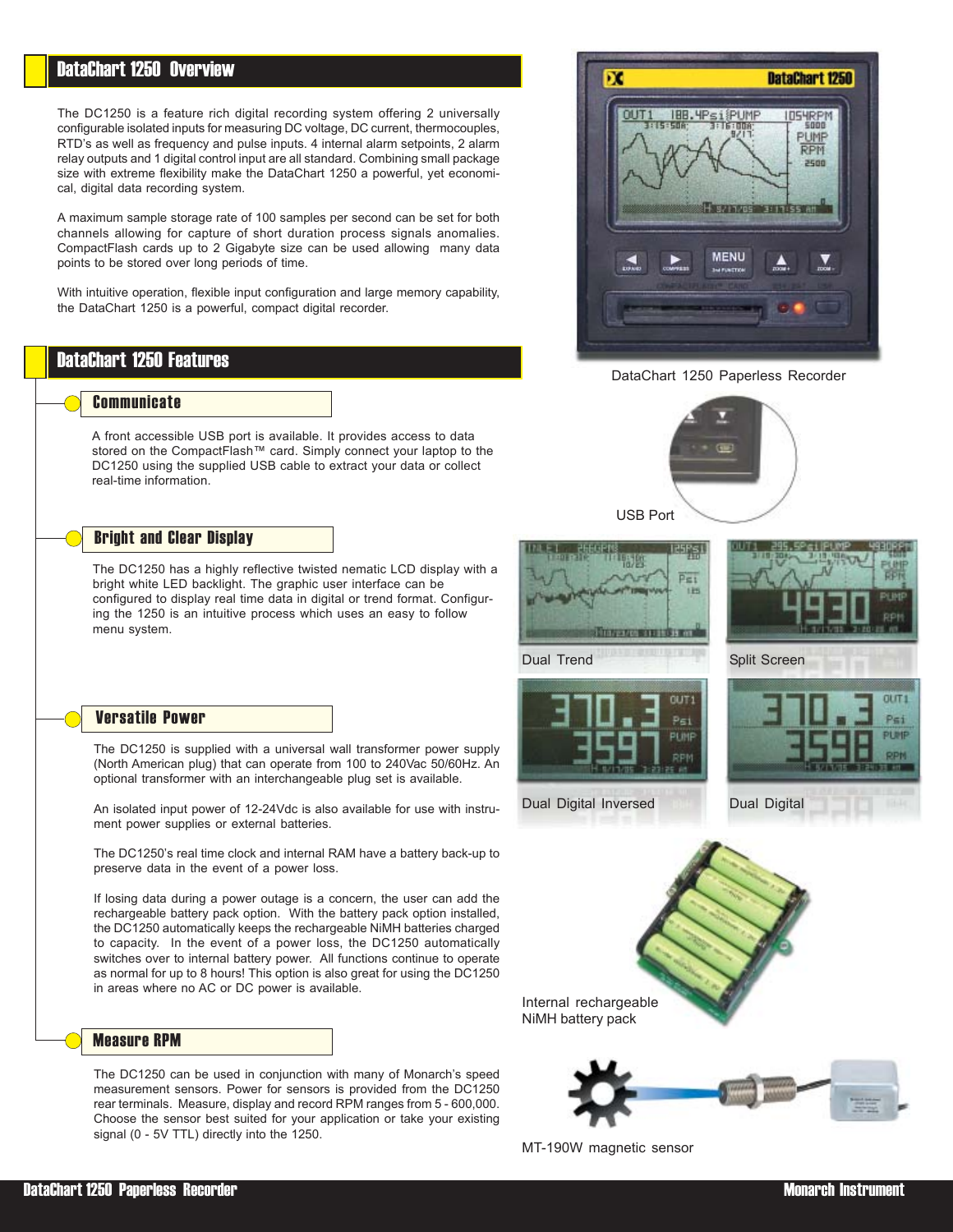# DataChart 1250 Specifications

| Input Power:<br>on                                          | Standard:                                                                                                    | 9 Vdc +/- 0.5Vdc @ 5VA (depends<br>external loads) provided by                                                                                                                                                                                          | Input Impedance:          | >100k ohms                                                                                                                                                                                                                                                                                                          |
|-------------------------------------------------------------|--------------------------------------------------------------------------------------------------------------|---------------------------------------------------------------------------------------------------------------------------------------------------------------------------------------------------------------------------------------------------------|---------------------------|---------------------------------------------------------------------------------------------------------------------------------------------------------------------------------------------------------------------------------------------------------------------------------------------------------------------|
| external                                                    |                                                                                                              | AC wall transformer (provided),                                                                                                                                                                                                                         |                           | Measurement Rate: Up to 100 samples/sec per channel.                                                                                                                                                                                                                                                                |
| non-                                                        |                                                                                                              | isolated. 100-240Vac 50/60Hz                                                                                                                                                                                                                            | <b>Math Function:</b>     | $Y = mx + b$ ; average, hi peak, low peak.                                                                                                                                                                                                                                                                          |
|                                                             | Option:                                                                                                      | Isolated 12-24 Vdc input power                                                                                                                                                                                                                          | Media:                    | Compact Flash to 2 GB.                                                                                                                                                                                                                                                                                              |
|                                                             | Option:                                                                                                      | available (not compatible with internal<br>battery pack option below).<br>Internal battery pack provides<br>uninterrupted operation and con-                                                                                                            | Display:                  | LCD Graphics, 160 x 80 pixels, black FSTN with<br>white LED backlight. User controlled backlight<br>level and contrast adjust (electronic).                                                                                                                                                                         |
| trolled                                                     |                                                                                                              | shutdown during blackout. 6Vdc,<br>2400mAH NiMH - Backup Time; 8<br>hours typical (depends on external load).                                                                                                                                           | <b>Display Modes:</b>     | Trending (horizontal), Large dual digital<br>readout, mixed mode.                                                                                                                                                                                                                                                   |
| Output:                                                     |                                                                                                              | 2 outputs 5Vdc @ 50mA to power external                                                                                                                                                                                                                 | User Interface:           | 5 button keypad (dual function buttons).                                                                                                                                                                                                                                                                            |
| sensors.                                                    |                                                                                                              |                                                                                                                                                                                                                                                         | Clock:                    | Auto leapyear and daylight savings adjustment.<br>Internal battery back-up.                                                                                                                                                                                                                                         |
| Number of Channels: 2 universal, user selectable.           |                                                                                                              |                                                                                                                                                                                                                                                         |                           |                                                                                                                                                                                                                                                                                                                     |
| Isolation:                                                  |                                                                                                              | 300V AC/DC channel input to chassis ground                                                                                                                                                                                                              | <b>Relay Output:</b>      | Two alarm outputs: 30V 0.5A Form A relays                                                                                                                                                                                                                                                                           |
| <b>DC</b> Input:                                            | <b>Voltage</b>                                                                                               |                                                                                                                                                                                                                                                         |                           | Opto-isolated Input: One input, 5 to 12Vdc activation @ 10mA typical.                                                                                                                                                                                                                                               |
|                                                             | Ranges:                                                                                                      | 0-250mV; 0-1.25V; 0-2.5V; 0-5V;<br>0-12.5V; 0-25V                                                                                                                                                                                                       | Audible:                  | Internal beeper (multiple tones).                                                                                                                                                                                                                                                                                   |
|                                                             | Accuracy:                                                                                                    | 0.1% of reading<br>Resolution: 0.025% of full scale                                                                                                                                                                                                     | Dimensions:               | Front panel: 96mm x 96mm (1/4 DIN) x 152mm<br>$(3.78 \times 3.78 \times 6$ inches).                                                                                                                                                                                                                                 |
|                                                             | Current<br>Ranges:<br>Accuracy:                                                                              | 0-20mA; 4-20mA; 0-50mA; 10-50mA<br>0.1% of reading excluding 250 ohm<br>external shunt (required).<br>Resolution: 0.025% of full scale                                                                                                                  | <b>Environmental:</b>     | <b>Indoor Use Only</b><br>Installation Category II per IEC 664<br>Pollution Degree Level II per IEC61010-1<br>Temperature: - 10°C to 50°C operating per IEC<br>61010-1<br>Humidity: maximum relative humidity 80% for                                                                                               |
| Thermocouple:                                               | Accuracy:<br>Type                                                                                            | 0.3% of full scale (typical).<br>Ambient Temperature Sensor Accuracy: ±1.5°C<br>Range                                                                                                                                                                   |                           | temperatures up to 31°C, decreasing linearly to<br>50% relative humidity at 40°C.                                                                                                                                                                                                                                   |
|                                                             | $K^2$ 0 to 1370°C ±2°C                                                                                       | <b>J</b> -100 to 760°C $\pm 2$ °C (-148 to 1400°F $\pm 3$ °)<br><b>K<sup>1</sup></b> -100 to 1000°C ±2°C (-148 to 1832°F ±3°)<br>$(32 \text{ to } 2498^{\circ} \text{F } \pm 3^{\circ})$<br><b>T</b> -100 to 400°C $\pm 2$ °C (-148 to 750°F $\pm 3$ °) | <b>Electrical Safety:</b> | Meets EN610610-1:2001, EC low voltage directive<br>72/23/EEC and 93/68/EEC. Power supply certified<br>UL, cUL.                                                                                                                                                                                                      |
| RTD:                                                        | <b>E</b> -80 to 400 $^{\circ}$ C $\pm 2^{\circ}$ C<br>Accuracy:<br>Resolution: 0.1°C<br>Type<br>2 or 3 wire. | $(-112 \text{ to } 750^{\circ}F \pm 3^{\circ})$<br>0.3% of full scale (typical).<br>Internal current source: 1mA<br>Range<br>100 Ohm Pt 385 -100 to 750°C (-148 to 1380°F)<br>100 Ohm Pt 392 -100 to 750°C (-148 to 1380°F)                             | Optional                  | USB: Front panel USB 2.0 slave port for data and<br>remote real-time display when using Navigator<br>software.<br>Ethernet: Real time data display, historic data<br>transfer, remote control and recorder configuration<br>when using Navigator Software. Built in web server<br>displays current measured values. |
| Frequency Input (Hz)/Range:<br>Speed Input (RPM): Accuracy: | Input:                                                                                                       | 0 - 10,000 Hz / 0 - 600,000 RPM<br>Freq: ±1 Hz; RPM: ±1 RPM below<br>9,999 RPM; ±10 RPM above 9,999 RPM<br>Low <1.0Vdc; High >3.0 <12.0Vdc<br>Pulse width: 10 microsecond minimum.                                                                      |                           |                                                                                                                                                                                                                                                                                                                     |
| <b>DataChart 1250 Dimensions</b>                            |                                                                                                              |                                                                                                                                                                                                                                                         |                           |                                                                                                                                                                                                                                                                                                                     |
| 때꼬보다 떠내                                                     | $\begin{bmatrix} 0.30 \\ 7.62 \end{bmatrix}$<br>3.78<br>[96.00]                                              | 0.41<br>5.22<br>3.62<br>[10.41]<br>[92.00]<br>[132.46]<br>Panel<br>Cutout                                                                                                                                                                               | 3.62<br>[92.00]           | Instrom Instumen<br>$00 - 1250$<br>THE REC BR250002<br><b>10.1</b> Miles<br>Get Data and                                                                                                                                                                                                                            |
| 400<br>3.78                                                 |                                                                                                              |                                                                                                                                                                                                                                                         |                           | Vo <sub> 노래</sub> 니다                                                                                                                                                                                                                                                                                                |

Rear Panel

DataChart 1250 Paperless Recorder Monarch Instrument (No. 2006) and the control of the control of the control of the control of the control of the control of the control of the control of the control of the control of the

 $[96.00]$ 4.07  $[103.38]$